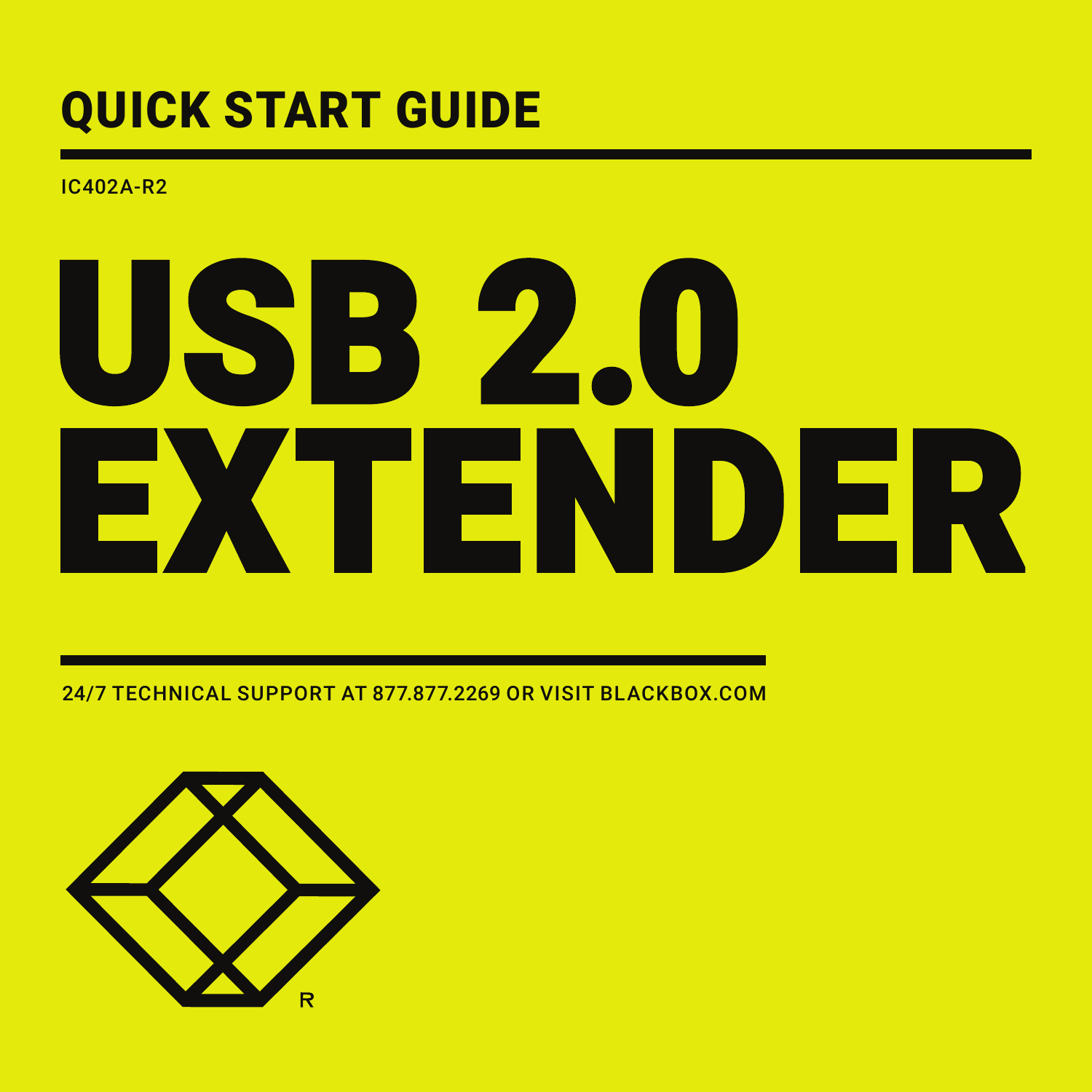#### STEP 1 - Connect Local to Remote via CAT5e/6/7 cable



#### **CONNECT LOCAL TO REMOTE**

Place the units where desired, and connect the CAT5e/6/7 (solid core) extension link cabling into the Link ports (RJ-45) of the Local and Remote Extenders.

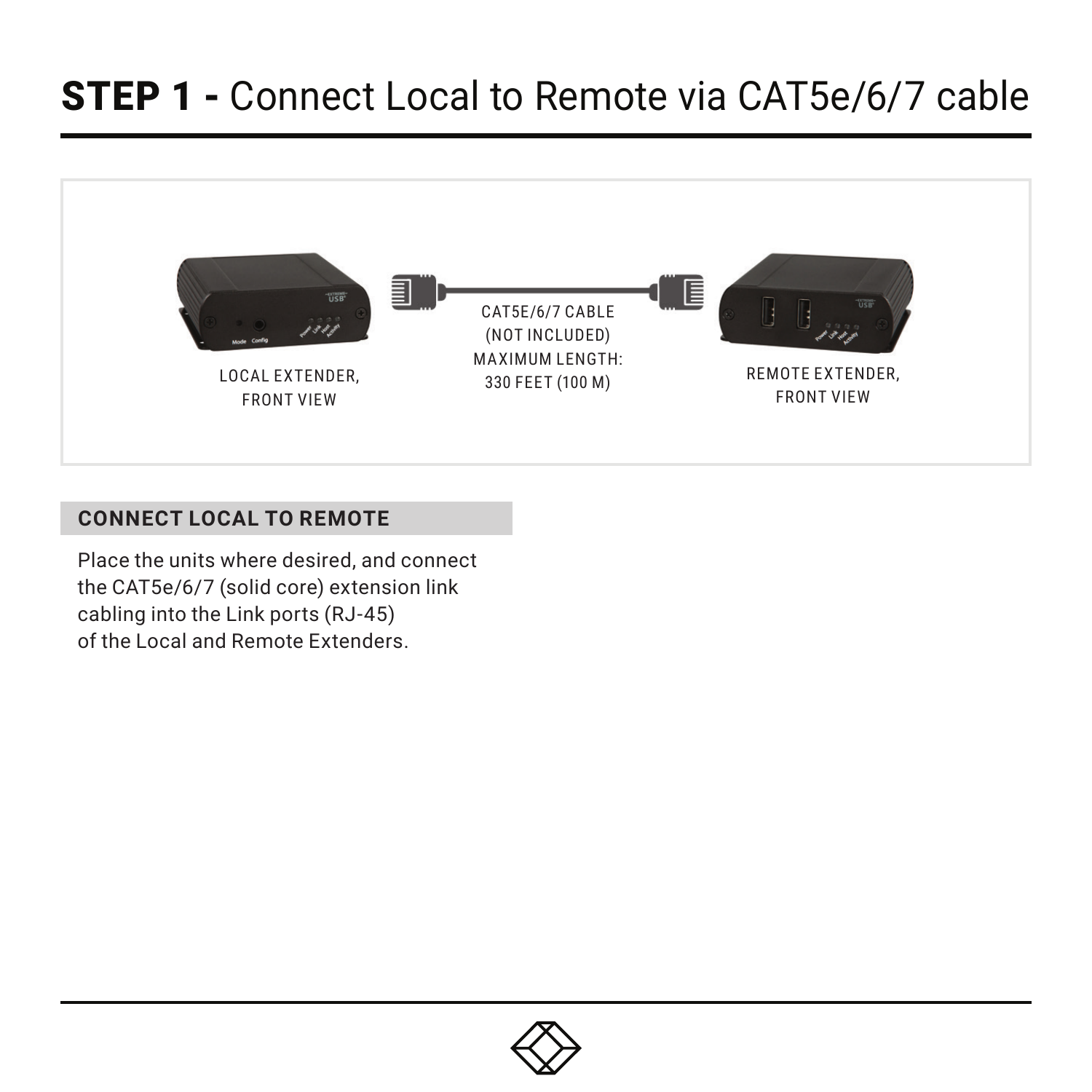### **STEP 2 - Connect the power adapter**



Connect the power adapter into your desired unit—Local Extender or Remote Extender. NOTE: Plug the power adapter into either the Local or Remote unit, not both units.

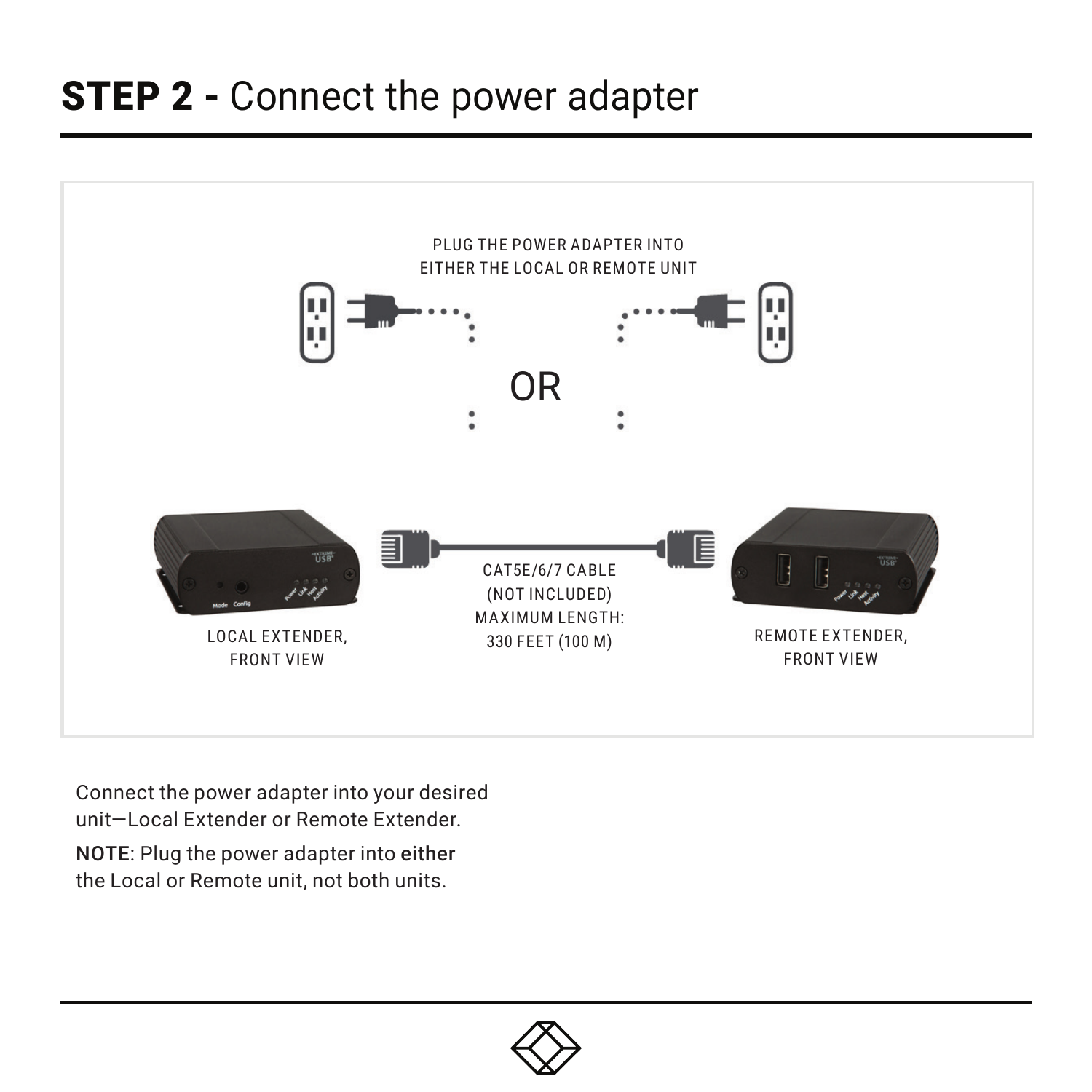#### **STEP 3 - Connect the Local Extender to your computer**



Connect the Local Extender into your computer using the included USB 2.0 cable.

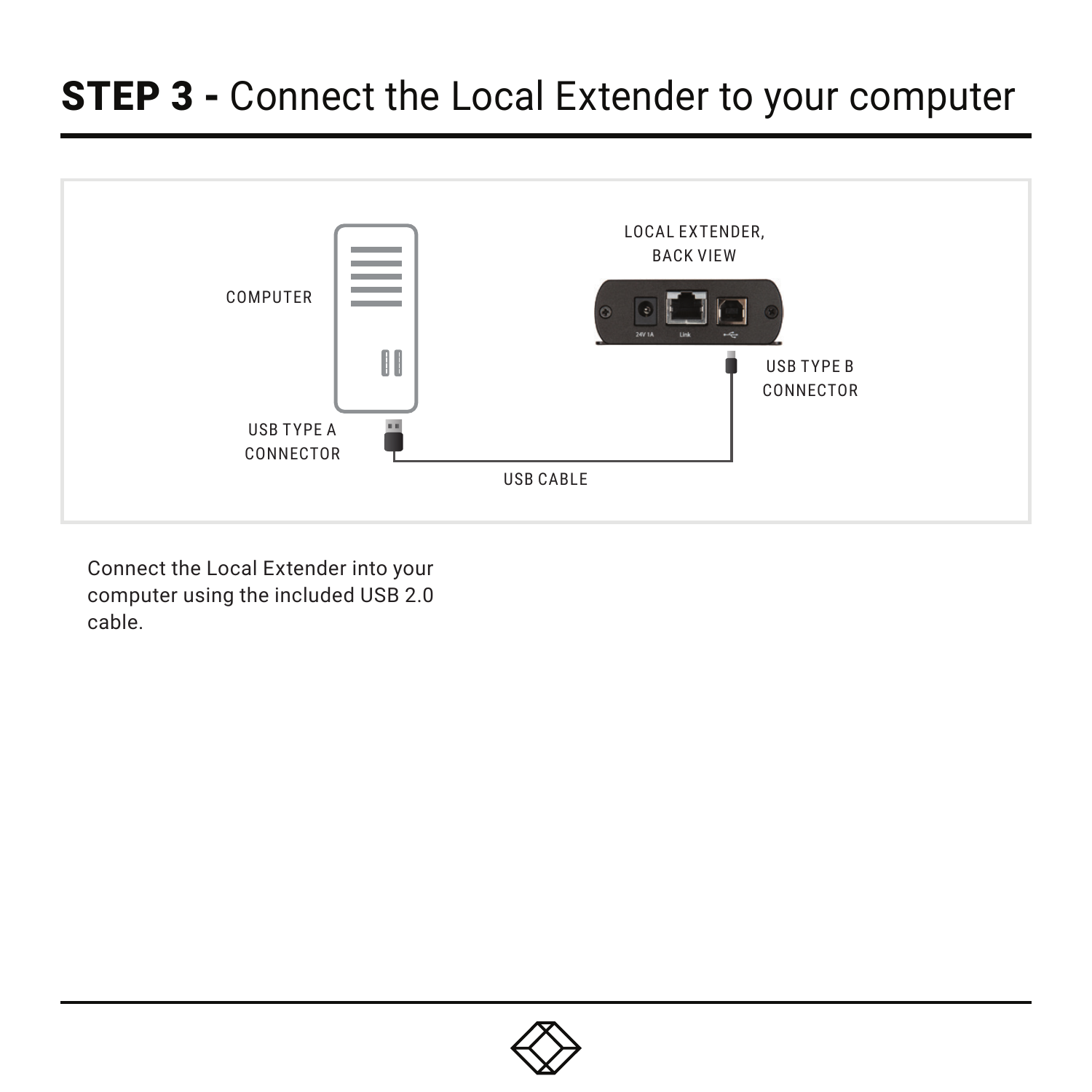#### STEP 4 - Attach the USB device to the Remote Extender



Attach your USB device(s) to the Remote Extender.

NOTE: These USB cables are NOT included.

#### **OPTIONAL: DOWNLOAD USER MANUAL**

For product specifications and regulatory information, refer to the User Manual. You can download this document from our web site.

- 1. Go to www.blackbox.com
- 2. Enter the part number (IC402A-R2) in the search box.
- 3. Click on the product in the "Product Results" page.
- 4. Click on the "Support" tab on the product page, and select the document you wish to download.

If you have any trouble accessing the Black Box site to download the manual, you can contact our Technical Support at 877-877-2269 or info@blackbox.com